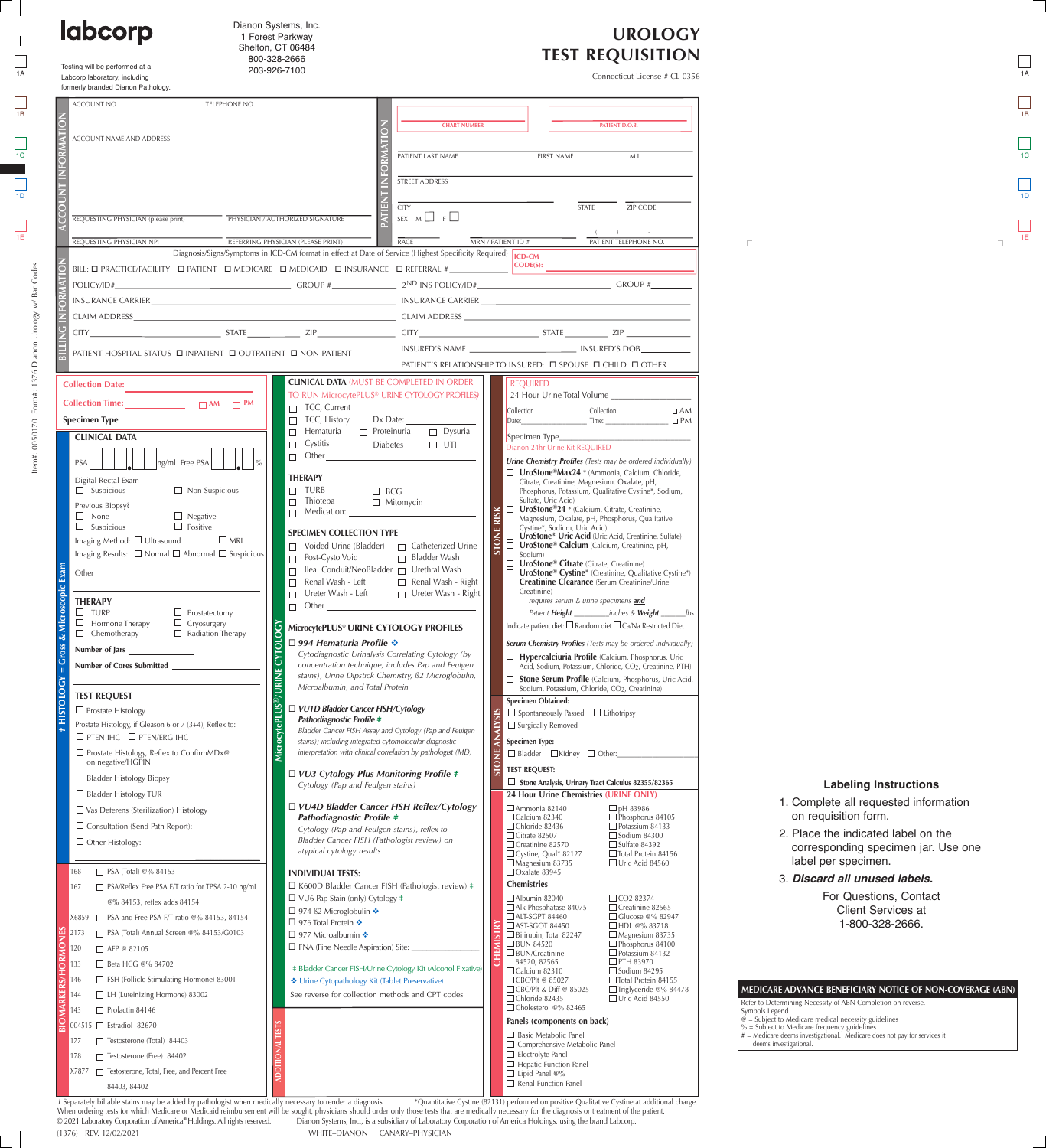| labcorp                                                                                 | Dianon Systems, Inc.<br>1 Forest Parkway<br>Shelton, CT 06484                                                                                                                                                                                                                                                                                                            |                                                                                                                        |                                                                                                                                      | <b>UROLOGY</b><br><b>TEST REQUISITION</b>                                |  |  |
|-----------------------------------------------------------------------------------------|--------------------------------------------------------------------------------------------------------------------------------------------------------------------------------------------------------------------------------------------------------------------------------------------------------------------------------------------------------------------------|------------------------------------------------------------------------------------------------------------------------|--------------------------------------------------------------------------------------------------------------------------------------|--------------------------------------------------------------------------|--|--|
| Testing will be performed at a                                                          | 800-328-2666<br>203-926-7100                                                                                                                                                                                                                                                                                                                                             |                                                                                                                        |                                                                                                                                      |                                                                          |  |  |
| Labcorp laboratory, including<br>formerly branded Dianon Pathology.                     |                                                                                                                                                                                                                                                                                                                                                                          |                                                                                                                        |                                                                                                                                      | Connecticut License # CL-0356                                            |  |  |
| ACCOUNT NO.                                                                             | TELEPHONE NO.                                                                                                                                                                                                                                                                                                                                                            |                                                                                                                        |                                                                                                                                      |                                                                          |  |  |
|                                                                                         |                                                                                                                                                                                                                                                                                                                                                                          | <b>CHART NUMBER</b>                                                                                                    |                                                                                                                                      | PATIENT D.O.B.                                                           |  |  |
| ACCOUNT NAME AND ADDRESS                                                                |                                                                                                                                                                                                                                                                                                                                                                          |                                                                                                                        |                                                                                                                                      |                                                                          |  |  |
|                                                                                         |                                                                                                                                                                                                                                                                                                                                                                          | PATIENT LAST NAME                                                                                                      | <b>FIRST NAME</b>                                                                                                                    | M.I.                                                                     |  |  |
|                                                                                         |                                                                                                                                                                                                                                                                                                                                                                          | STREET ADDRESS                                                                                                         |                                                                                                                                      |                                                                          |  |  |
|                                                                                         |                                                                                                                                                                                                                                                                                                                                                                          | <b>CITY</b>                                                                                                            | <b>STATE</b>                                                                                                                         | ZIP CODE                                                                 |  |  |
| REQUESTING PHYSICIAN (please print)                                                     | PHYSICIAN / AUTHORIZED SIGNATURE                                                                                                                                                                                                                                                                                                                                         | SEX M F                                                                                                                |                                                                                                                                      |                                                                          |  |  |
| REQUESTING PHYSICIAN NPI                                                                | REFERRING PHYSICIAN (PLEASE PRINT)<br>Diagnosis/Signs/Symptoms in ICD-CM format in effect at Date of Service (Highest Specificity Required)                                                                                                                                                                                                                              | <b>RACE</b>                                                                                                            | MRN / PATIENT ID #                                                                                                                   | PATIENT TELEPHONE NO.                                                    |  |  |
|                                                                                         | BILL: $\Box$ PRACTICE/FACILITY $\Box$ PATIENT $\Box$ MEDICARE $\Box$ MEDICAID $\Box$ INSURANCE $\Box$ REFERRAL #                                                                                                                                                                                                                                                         |                                                                                                                        | CODE(S):                                                                                                                             |                                                                          |  |  |
|                                                                                         | $POLICY/ID#$ GROUP # $2^{ND} INS$ POLICY/ID# $T = 2^{ND} INS$ POLICY/ID# $T = 2^{ND} INS$ POLICY/ID# $T = 2^{ND} INS$ POLICY/ID# $T = 2^{ND} INS$ POLICY/ID# $T = 2^{ND} INS$                                                                                                                                                                                            |                                                                                                                        |                                                                                                                                      |                                                                          |  |  |
|                                                                                         | CLAIM ADDRESS CONTROL CONTROL CONTROL CONTROL CONTROL CONTROL CONTROL CONTROL CONTROL CONTROL CONTROL CONTROL CONTROL CONTROL CONTROL CONTROL CONTROL CONTROL CONTROL CONTROL CONTROL CONTROL CONTROL CONTROL CONTROL CONTROL                                                                                                                                            |                                                                                                                        |                                                                                                                                      |                                                                          |  |  |
| CITY                                                                                    | $\overline{S}$ STATE $\overline{S}$ STATE $\overline{S}$ $\overline{S}$ $\overline{S}$ $\overline{S}$ $\overline{S}$ $\overline{S}$ $\overline{S}$ $\overline{S}$ $\overline{S}$ $\overline{S}$ $\overline{S}$ $\overline{S}$ $\overline{S}$ $\overline{S}$ $\overline{S}$ $\overline{S}$ $\overline{S}$ $\overline{S}$ $\overline{S}$ $\overline{S}$ $\overline{S}$ $\$ |                                                                                                                        |                                                                                                                                      |                                                                          |  |  |
|                                                                                         | PATIENT HOSPITAL STATUS □ INPATIENT □ OUTPATIENT □ NON-PATIENT                                                                                                                                                                                                                                                                                                           |                                                                                                                        | INSURED'S NAME INSURED'S DOB                                                                                                         |                                                                          |  |  |
|                                                                                         |                                                                                                                                                                                                                                                                                                                                                                          | <b>CLINICAL DATA (MUST BE COMPLETED IN ORDER</b>                                                                       | PATIENT'S RELATIONSHIP TO INSURED: □ SPOUSE □ CHILD □ OTHER                                                                          |                                                                          |  |  |
| <b>Collection Date:</b>                                                                 |                                                                                                                                                                                                                                                                                                                                                                          | TO RUN MicrocytePLUS® URINE CYTOLOGY PROFILES)                                                                         | <b>REOUIRED</b><br>24 Hour Urine Total Volume                                                                                        |                                                                          |  |  |
| <b>Specimen Type</b>                                                                    | $\Box$ TCC, Current<br>$\Box$ TCC, History                                                                                                                                                                                                                                                                                                                               | Dx Date:                                                                                                               | Collection<br>Collection<br>Time:<br>Date:                                                                                           | $\Box$ AM<br>$\square$ PM                                                |  |  |
| <b>CLINICAL DATA</b>                                                                    | Hematuria<br>$\Box$<br>Cystitis<br>$\Box$                                                                                                                                                                                                                                                                                                                                | $\Box$ Proteinuria<br>$\Box$ Dysuria<br>$\Box$ UTI<br>$\Box$ Diabetes                                                  | Specimen Type_                                                                                                                       |                                                                          |  |  |
| <b>PSA</b><br>Free PSA                                                                  | $\Box$ Other                                                                                                                                                                                                                                                                                                                                                             |                                                                                                                        | Dianon 24hr Urine Kit REQUIRED<br>Urine Chemistry Profiles (Tests may be ordered individually)                                       |                                                                          |  |  |
| Digital Rectal Exam                                                                     | <b>THERAPY</b>                                                                                                                                                                                                                                                                                                                                                           |                                                                                                                        | □ UroStone®Max24 * (Ammonia, Calcium, Chloride,<br>Citrate, Creatinine, Magnesium, Oxalate, pH,                                      |                                                                          |  |  |
| $\Box$ Suspicious<br>Previous Biopsy?                                                   | $\Box$ TURB<br>$\Box$ Non-Suspicious<br>$\Box$ Thiotepa                                                                                                                                                                                                                                                                                                                  | $\Box$ BCG<br>$\Box$ Mitomycin                                                                                         | Phosphorus, Potassium, Qualitative Cystine*, Sodium,<br>Sulfate, Uric Acid)<br>$\Box$ UroStone®24 * (Calcium, Citrate, Creatinine,   |                                                                          |  |  |
| $\Box$ Negative<br>None<br>$\Box$ Suspicious<br>$\Box$ Positive                         | $\Box$ Medication:                                                                                                                                                                                                                                                                                                                                                       |                                                                                                                        | <b>RISK</b><br>Magnesium, Oxalate, pH, Phosphorus, Qualitative<br>Cystine*, Sodium, Uric Acid)                                       |                                                                          |  |  |
| Imaging Method: □ Ultrasound                                                            | <b>SPECIMEN COLLECTION TYPE</b><br>$\Box$ MRI<br>$\Box$ Voided Urine (Bladder)                                                                                                                                                                                                                                                                                           | $\Box$ Catheterized Urine                                                                                              | <i>Z</i><br><i>Divestone® Uric Acid (Uric Acid, Creatinine, Sulfate)</i><br><i>G</i><br><i>C</i><br><i>Codium</i> )<br><i>Codium</i> |                                                                          |  |  |
| Imaging Results: $\Box$ Normal $\Box$ Abnormal $\Box$ Suspicious                        | Post-Cysto Void<br>□ Ileal Conduit/NeoBladder □ Urethral Wash                                                                                                                                                                                                                                                                                                            | □ Bladder Wash                                                                                                         | Sodium)<br>□ UroStone® Citrate (Citrate, Creatinine)                                                                                 |                                                                          |  |  |
| Other $\equiv$                                                                          | Renal Wash - Left                                                                                                                                                                                                                                                                                                                                                        | Renal Wash - Right                                                                                                     | □ UroStone® Cystine* (Creatinine, Qualitative Cystine*)<br>Creatinine Clearance (Serum Creatinine/Urine<br>Creatinine)               |                                                                          |  |  |
| <b>THERAPY</b><br>$\Box$ Prostatectomy<br>$\square$ TURP                                | $\Box$ Ureter Wash - Left<br>$\Box$ Other                                                                                                                                                                                                                                                                                                                                | $\Box$ Ureter Wash - Right                                                                                             | requires serum & urine specimens and                                                                                                 |                                                                          |  |  |
| $\Box$ Hormone Therapy<br>$\Box$ Cryosurgery                                            | MicrocytePLUS® URINE CYTOLOGY PROFILES<br>$\Box$ Radiation Therapy                                                                                                                                                                                                                                                                                                       |                                                                                                                        | Patient Height<br>Indicate patient diet: $\square$ Random diet $\square$ Ca/Na Restricted Diet                                       | _inches & <b>Weight</b><br>_lbs                                          |  |  |
| $\Box$ Chemotherapy<br>Number of Jars                                                   | <b>CYTOL</b><br>□ 994 Hematuria Profile $\cdot\cdot$                                                                                                                                                                                                                                                                                                                     |                                                                                                                        | Serum Chemistry Profiles (Tests may be ordered individually)                                                                         |                                                                          |  |  |
| Number of Cores Submitted                                                               |                                                                                                                                                                                                                                                                                                                                                                          | Cytodiagnostic Urinalysis Correlating Cytology (by<br>concentration technique, includes Pap and Feulgen                | Hypercalciuria Profile (Calcium, Phosphorus, Uric<br>Acid, Sodium, Potassium, Chloride, CO <sub>2</sub> , Creatinine, PTH)           |                                                                          |  |  |
|                                                                                         | <b>RINE</b><br>Microalbumin, and Total Protein                                                                                                                                                                                                                                                                                                                           | stains), Urine Dipstick Chemistry, ß2 Microglobulin,                                                                   | Stone Serum Profile (Calcium, Phosphorus, Uric Acid,<br>Sodium, Potassium, Chloride, CO <sub>2</sub> , Creatinine)                   |                                                                          |  |  |
| <b>TEST REQUEST</b><br>$\Box$ Prostate Histology                                        | □ VU1D Bladder Cancer FISH/Cytology                                                                                                                                                                                                                                                                                                                                      |                                                                                                                        | <b>Specimen Obtained:</b><br>$\Box$ Spontaneously Passed $\Box$ Lithotripsy                                                          |                                                                          |  |  |
| Prostate Histology, if Gleason 6 or 7 (3+4), Reflex to:                                 | <b>Pathodiagnostic Profile #</b>                                                                                                                                                                                                                                                                                                                                         | Bladder Cancer FISH Assay and Cytology (Pap and Feulgen                                                                | $\Box$ Surgically Removed                                                                                                            |                                                                          |  |  |
| $\Box$ PTEN IHC $\Box$ PTEN/ERG IHC<br>$\Box$ Prostate Histology, Reflex to ConfirmMDx@ |                                                                                                                                                                                                                                                                                                                                                                          | stains); including integrated cytomolecular diagnostic<br>interpretation with clinical correlation by pathologist (MD) | <b>Specimen Type:</b><br>$\Box$ Bladder $\Box$ Kidney $\Box$ Other:                                                                  |                                                                          |  |  |
| on negative/HGPIN                                                                       | $\Box$ VU3 Cytology Plus Monitoring Profile $\ddagger$                                                                                                                                                                                                                                                                                                                   |                                                                                                                        | TONE<br><b>TEST REQUEST:</b>                                                                                                         |                                                                          |  |  |
| $\Box$ Bladder Histology Biopsy<br>$\Box$ Bladder Histology TUR                         | Cytology (Pap and Feulgen stains)                                                                                                                                                                                                                                                                                                                                        |                                                                                                                        | Stone Analysis, Urinary Tract Calculus 82355/82365<br>24 Hour Urine Chemistries (URINE ONLY)                                         |                                                                          |  |  |
| $\Box$ Vas Deferens (Sterilization) Histology                                           |                                                                                                                                                                                                                                                                                                                                                                          | □ VU4D Bladder Cancer FISH Reflex/Cytology                                                                             | $\Box$ Ammonia 82140<br>$\Box$ Calcium 82340                                                                                         | $\Box$ pH 83986<br>$\Box$ Phosphorus 84105                               |  |  |
| $\Box$ Consultation (Send Path Report):                                                 | Pathodiagnostic Profile #<br>Cytology (Pap and Feulgen stains), reflex to                                                                                                                                                                                                                                                                                                |                                                                                                                        | $\Box$ Chloride 82436<br>$\Box$ Citrate 82507                                                                                        | $\Box$ Potassium 84133<br>$\Box$ Sodium 84300                            |  |  |
| $\Box$ Other Histology:                                                                 | Bladder Cancer FISH (Pathologist review) on<br>atypical cytology results                                                                                                                                                                                                                                                                                                 |                                                                                                                        | $\Box$ Creatinine 82570<br>$\Box$ Cystine, Qual* 82127                                                                               | $\Box$ Sulfate 84392<br>Total Protein 84156                              |  |  |
| $\Box$ PSA (Total) @% 84153<br>168                                                      | <b>INDIVIDUAL TESTS:</b>                                                                                                                                                                                                                                                                                                                                                 |                                                                                                                        | $\Box$ Magnesium 83735<br>$\Box$ Oxalate 83945                                                                                       | $\Box$ Uric Acid 84560                                                   |  |  |
| □ PSA/Reflex Free PSA F/T ratio for TPSA 2-10 ng/mL<br>167                              | $\Box$ VU6 Pap Stain (only) Cytology $\ddagger$                                                                                                                                                                                                                                                                                                                          | $\Box$ K600D Bladder Cancer FISH (Pathologist review) $\ddagger$                                                       | <b>Chemistries</b><br>$\Box$ Albumin 82040                                                                                           | □ CO <sub>2</sub> 82374                                                  |  |  |
| @% 84153, reflex adds 84154<br>X6859 □ PSA and Free PSA F/T ratio @% 84153, 84154       | □ 974 ß2 Microglobulin $\cdot$                                                                                                                                                                                                                                                                                                                                           |                                                                                                                        | $\Box$ Alk Phosphatase 84075<br>$\Box$ ALT-SGPT 84460                                                                                | $\Box$ Creatinine 82565<br>$\Box$ Glucose @% 82947                       |  |  |
| 2173 • PSA (Total) Annual Screen @% 84153/G0103                                         | □ 976 Total Protein $\cdot\cdot$<br>□ 977 Microalbumin $\cdot$                                                                                                                                                                                                                                                                                                           |                                                                                                                        | $\square$ AST-SGOT 84450<br>$\Box$ Bilirubin, Total 82247                                                                            | □HDL @% 83718<br>$\Box$ Magnesium 83735                                  |  |  |
| □ AFP @ 82105<br>120                                                                    | $\Box$ FNA (Fine Needle Aspiration) Site: $\Box$                                                                                                                                                                                                                                                                                                                         |                                                                                                                        | $\Box$ BUN 84520<br>$\Box$ BUN/Creatinine                                                                                            | Phosphorus 84100<br>$\Box$ Potassium 84132                               |  |  |
| □ Beta HCG @% 84702<br>133<br>FSH (Follicle Stimulating Hormone) 83001<br>146           | Urine Cytopathology Kit (Tablet Preservative)                                                                                                                                                                                                                                                                                                                            | # Bladder Cancer FISH/Urine Cytology Kit (Alcohol Fixative)                                                            | 84520, 82565<br>$\Box$ Calcium 82310<br>$\Box$ CBC/Plt @ 85027                                                                       | $\square$ PTH 83970<br>$\Box$ Sodium 84295<br>$\Box$ Total Protein 84155 |  |  |
| LH (Luteinizing Hormone) 83002<br>144                                                   |                                                                                                                                                                                                                                                                                                                                                                          | See reverse for collection methods and CPT codes                                                                       | $\Box$ CBC/Plt & Diff @ 85025<br>$\Box$ Chloride 82435                                                                               | $\Box$ Triglyceride @% 84478<br>$\Box$ Uric Acid 84550                   |  |  |
| 143<br>$\Box$ Prolactin 84146                                                           |                                                                                                                                                                                                                                                                                                                                                                          |                                                                                                                        | $\Box$ Cholesterol @% 82465                                                                                                          |                                                                          |  |  |
| 004515   Estradiol 82670                                                                |                                                                                                                                                                                                                                                                                                                                                                          |                                                                                                                        | Panels (components on back)<br>$\Box$ Basic Metabolic Panel                                                                          |                                                                          |  |  |
| $177$ Testosterone (Total) 84403<br>178<br>$\Box$ Testosterone (Free) 84402             |                                                                                                                                                                                                                                                                                                                                                                          |                                                                                                                        | $\Box$ Comprehensive Metabolic Panel<br>$\Box$ Electrolyte Panel                                                                     |                                                                          |  |  |
| X7877 <del>□</del> Testosterone, Total, Free, and Percent Free                          |                                                                                                                                                                                                                                                                                                                                                                          |                                                                                                                        | $\Box$ Hepatic Function Panel<br>$\Box$ Lipid Panel @%                                                                               |                                                                          |  |  |
| 84403, 84402                                                                            |                                                                                                                                                                                                                                                                                                                                                                          |                                                                                                                        | $\Box$ Renal Function Panel                                                                                                          |                                                                          |  |  |

 $\overline{\phantom{a}}$ 

 $\mathbb{R}$ 

 $\mathbf{I}$ 

 $\qquad \qquad +$ 

WHITE–DIANON CANARY–PHYSICIAN © 2021 Laboratory Corporation of America*®* Holdings. All rights reserved. Dianon Systems, Inc., is a subsidiary of Laboratory Corporation of America Holdings, using the brand Labcorp. (1376) REV. 12/02/2021 *†* Separately billable stains may be added by pathologist when medically necessary to render a diagnosis. When ordering tests for which Medicare or Medicaid reimbursement will be sought, physicians should order only those tests that are medically necessary for the diagnosis or treatment of the patient. \*Quantitative Cystine (82131) performed on positive Qualitative Cystine at additional charge.

 $\perp$